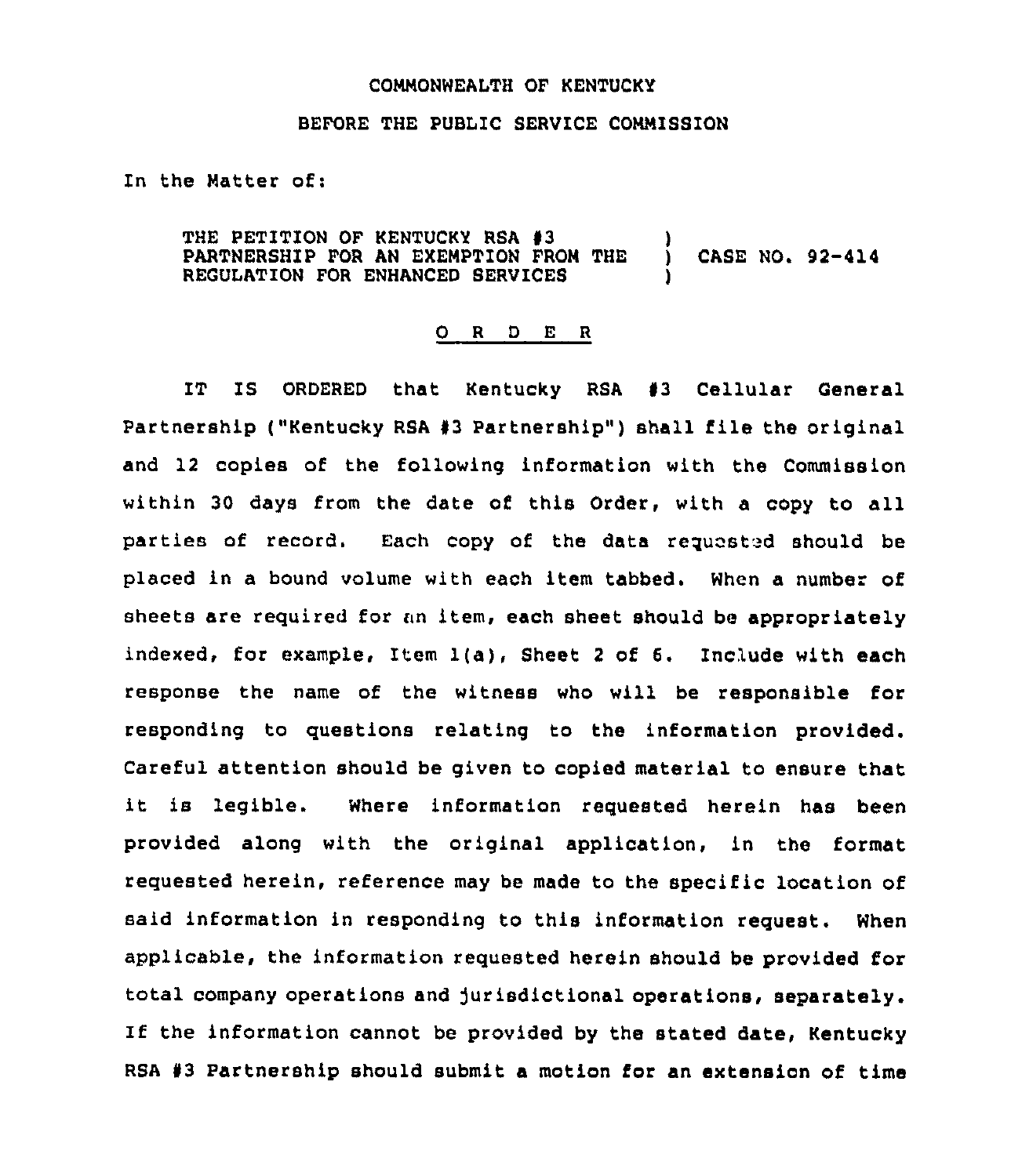stating the reason a delay is necessary and a date by which the information will be furnished. Such motion will be considered by the Commission.

1. Cellular resellers have been identified by some cellular utilities as potential competitors of enhanced services. The Commission is not aware of any resellers of cellular services, including voice mail, that currently operate within the Commonwealth of Kentucky.

a. If Kentucky RSA #3 Partnership is aware of any cellular resellers, identify the services they are reselling and the extent of their market share.

b. If Kentucky RSA <sup>43</sup> Partnership is not aware of any cellular resellers, then identify the reasons cellular resellers do not exist in Kentucky or why Kentucky RSA 43 Partnership would not be aware of their existence.

2. Kentucky RSA 43 Partnership's application either explicitly, or implicitly, contends that non-cellular voice mail providers compete with Kentucky RSA 43 Partnership's voice mail service.

a. Are these non-cellular voice mail providers capable of providing service that is functionally equivalent to that provided by Kentucky RSA 43 Partnership?

b. If yes, separately describe any differences, as seen by a cellular service subscriber, that may exist between the services provided by a non-cellular voice mail provider and the

$$
-2 -
$$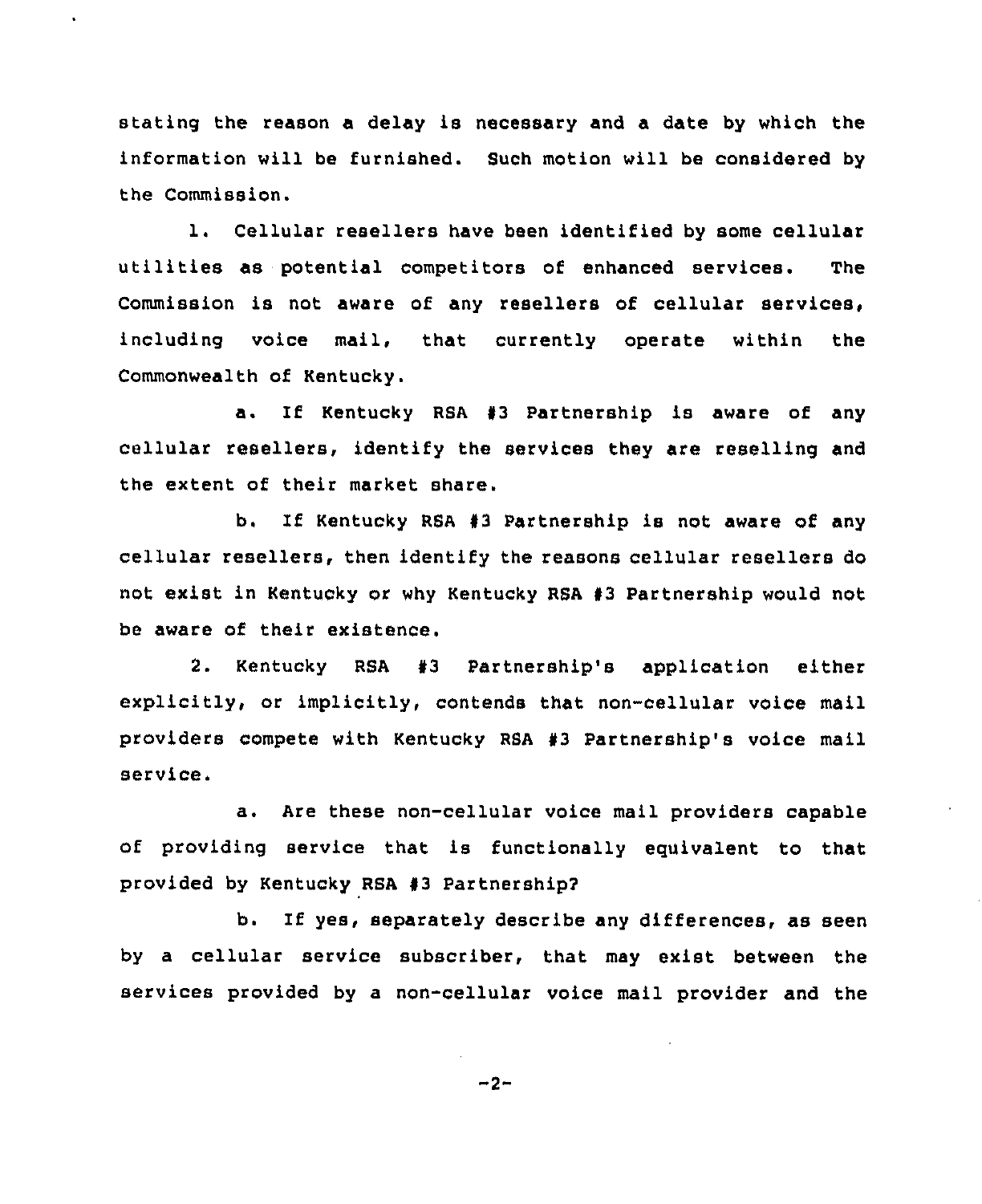voice mail of Kentucky RSA #3 Partnership but that do not affect the functional equivalence of the two services.

c. If no, then describe in detail the differences that exist which make the non-cellular voice mail services not functionally equivalent to that provided by Kentucky RSA  $#3$ Partnership.

3. Describe in detail the methods by which a Kentucky RSA 43 Partnership subscriber may use a competitive voice mail service. Are additional services (e.g., call forwarding) required to be purchased from Kentucky RSA 43 Partnership before a competitor may provide <sup>a</sup> functionally equivalent voice mail service? If so, list these services.

4. Identify every existing company that is perceived to be a competitor.

5. If possible, provide the prices of those service features and/or service packages offered by your competitors that compete with your service features and/or packages.

6. Provide the overall price of your minimum service package as well as any more advanced service packages offering additional service features. Also, provide a breakout of the prices of the individual service features which make up the minimum service package and all other service packages.

7. May any service feature included in a service package, other than the minimum service package, be purchased individually or separately2

a. If so, list each feature and its price.

$$
-3-
$$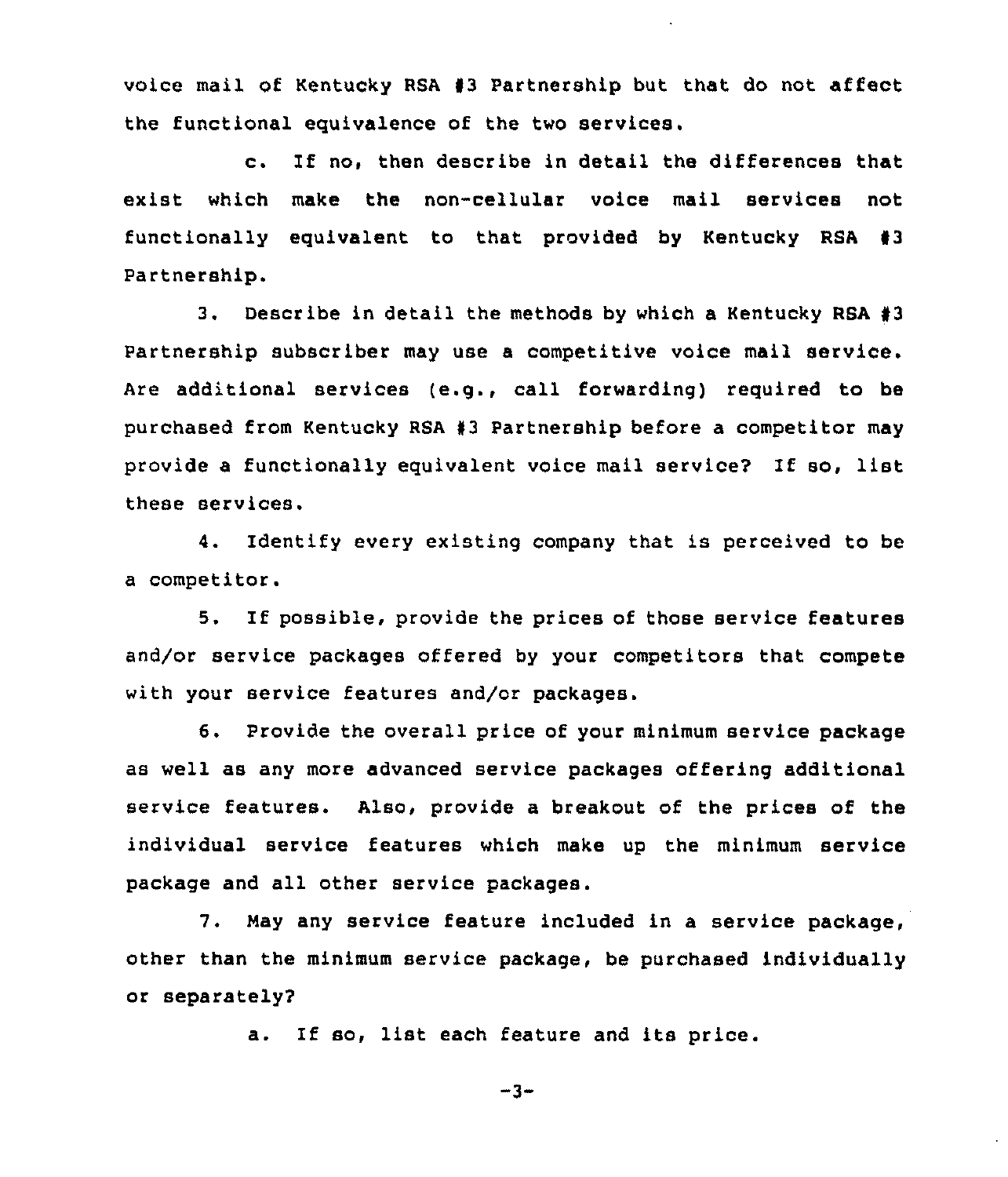b. If not, is there a technical reason or some other reason2 Explain. Also, provide <sup>a</sup> list of these features and their prices,

8. Are there any service features that may be purchased individually or separately that are not included in the minimum or more advanced service packages2 If so, provide a listing and their prices.

9. Are there any service features which may be purchased separately as well as in conjunction with other features in a service package? If so, are there price differences for these service features between the different purchasing options? If so, provide a table illustrating the price differences.

10. Do you market any of your enhanced service features to:

a. Any non-cellular subscribing customers2 If so, provide a listing of the type of customer (small business, high volume business, traveling business Bales personnel, residential, etc.), the features primarily marketed to each type of customer and feature prices.

(1) Are these service offerings and prices different from those marketed to your own service subscribers2 Explain any differences.

b. <sup>A</sup> cellular subscriber belonging to another cellular company2 If so, provide a listing of the type of customer (small business, high volume business, traveling business sales personnel, residential, etc.), the features primarily marketed to each type of customer and feature prices.

 $-4-$